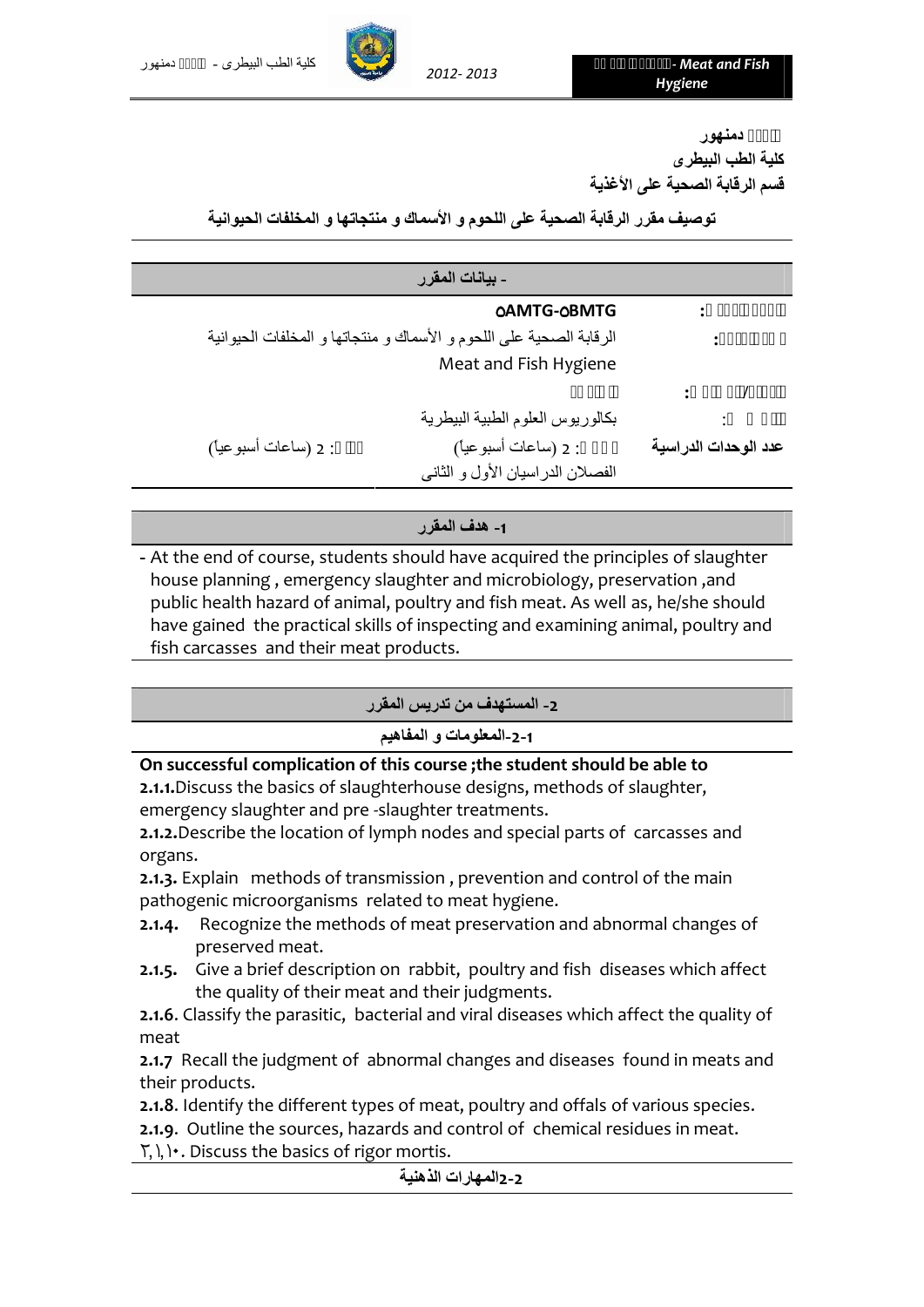### **By the end of studying this course, the student should be able to**

**2.2.1. Judge** abattoir cases that either pass partially or totally condemned.

**2.2.2. Simplify emergent meat hygiene issues for public education to safe guard consumer's health.**

**2.2.3. Integrate modern meat science topics and technologies into current system for improvement of quality and extending shelf life of meat and its products.**.

**2.2.4.** Differentiate **confusing** postmortem meat, organs and offals lesions. products .

**2.2.5. Suggest appropriate methods of preservation of meat and meat products based on the nature of the food item , applicability and socio-economic conditions**.

**2.2.6.** Interpret laboratory and sensory findings correctly for the evaluation of the wholesomeness of meat and meat products.

**2-3 المھارات العملیة و المھنیة الخاصة بالمقرر**

**By the end of this course, the student should be able to**

**2.3.1. Collect representative samples of meat ,fish and poultry , and their products for laboratory examination**.

**2.3.2. Prepare samples for chemical and microbiological examination**.

**2.3.3. Examine a given meat item organoleptically, chemically and microbiologically**.

**2.3.4.**Identify abnormalities in meat , organs and offals on postmortem examination.

**2.3.5.** Perform antemortem examination on animals intended for slaughter.

٢٫٣٫٦. Test for antibiotic residues in a given meat samples.

٢٫٣٫٧. Apply good hygiene practices, e.g. based on HACCP principles , during slaughter and meat processing.

**2-4المھارات العامة**

### **By the end of this course, the student should be able to**

**2.4. 1.** communicate with professional groups, colleagues, and food organizations.

**2.4.2.** write and introduce a meat hygiene report

**2.4.3.** work productively in a team.

**2.4.4.** utilize computer and internet skills.

|              | -3           |          |        |      |
|--------------|--------------|----------|--------|------|
|              |              |          |        |      |
|              |              |          | Practi |      |
| <b>Topic</b> | No. of hours | Lectures | cal    | Ilos |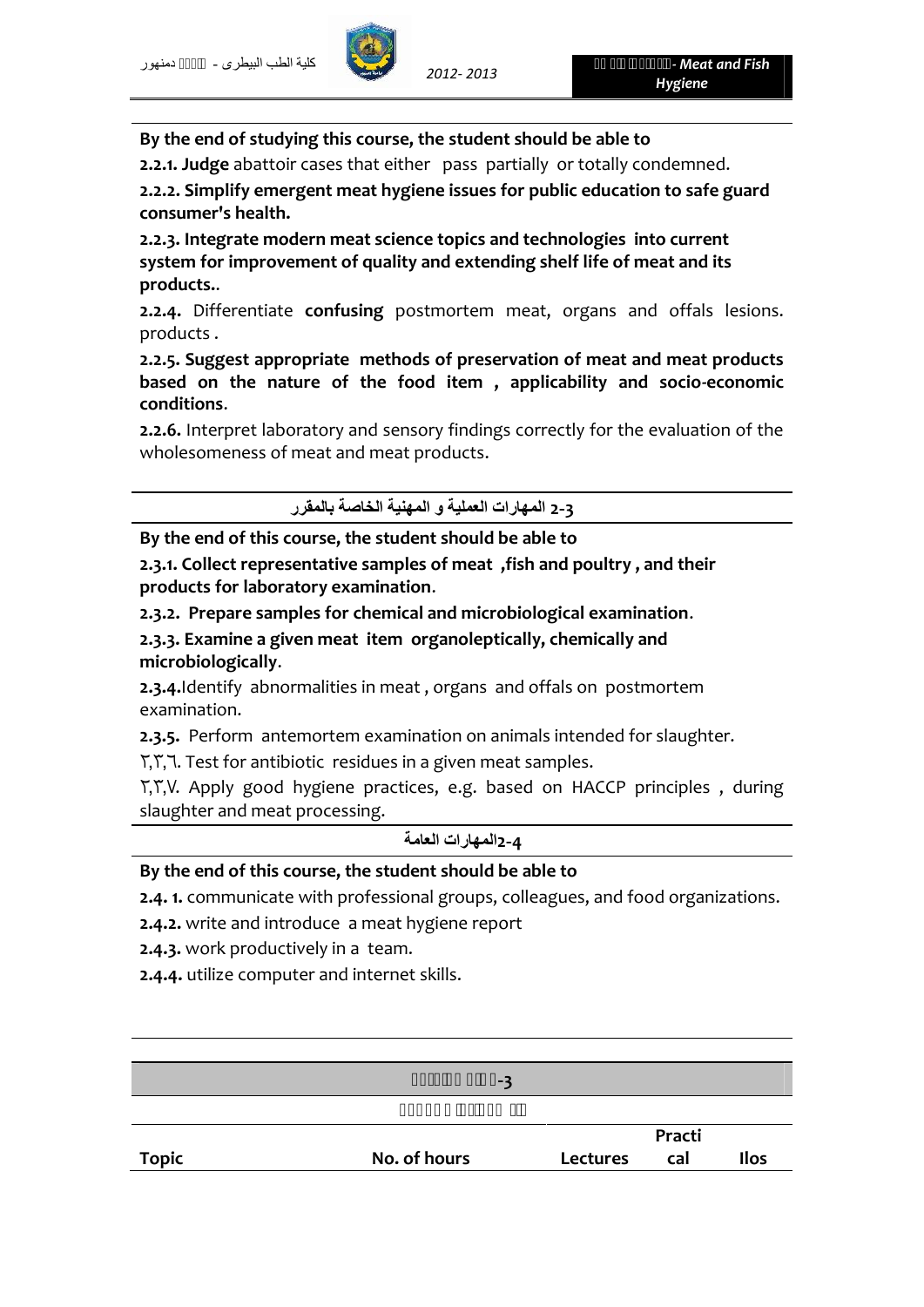# *<sup>2013</sup> 2012- كلیة الطب البیطرى - جامعة دمنھور*



| Introduction, Course specification           | $\overline{2}$ |                |                         |
|----------------------------------------------|----------------|----------------|-------------------------|
| - Slaughterhouses planning                   | $\overline{2}$ |                | 2.1.1, 2.2<br>$\cdot$ 1 |
| - pre -slaughter treatment                   | $\overline{2}$ |                | 2.1.1                   |
| - Methods of slaughter                       | $\overline{2}$ |                | 2.1.1                   |
| - Rigor mortis                               | $\overline{2}$ |                | 2.1.10                  |
| - lymphatic system                           | $\overline{4}$ |                | 2.1.2                   |
| - Identification of different animal species | $\overline{2}$ |                | 2.1.8, 2.2<br>$\cdot$ 4 |
| - parasitic diseases                         | $\overline{4}$ |                | 2.1.6                   |
| - Abnormal colors and odors of meat          | $\overline{2}$ |                | 2.1.7                   |
| - Bacterial diseases                         | $\overline{4}$ |                | 2.1.3, 2.1<br>.6        |
| - Viral diseases                             | $\overline{2}$ |                | 2.1.3, 2.1<br>.6        |
| - Affection of specific parts                | $\overline{2}$ |                | 2.1.2                   |
| - Abnormalities of meat carcasses            | $\overline{2}$ |                | 2.1.7                   |
| - Chemical residues in meat                  | $\mathbf 2$    |                | 2.1.9                   |
| -Retrogressive nutritive changes of meat     | 4              |                | 2.1.7                   |
| - Bleeding                                   |                | $\overline{2}$ | 2.3.2                   |
| - pH                                         |                | $\overline{2}$ | 2.3.1                   |
| - abnormal odor                              |                | $\overline{2}$ | 2.3.3                   |
| - Abnormal colors                            |                | $\mathbf 2$    | 2.3.3                   |
| - Chemical residues                          |                | $\mathbf 2$    | 2.3.2                   |
| - Freshness                                  |                | $\mathbf 2$    | 2.3.4                   |
| - Antibiotics residues                       |                | $\mathbf 2$    | 2.3.6                   |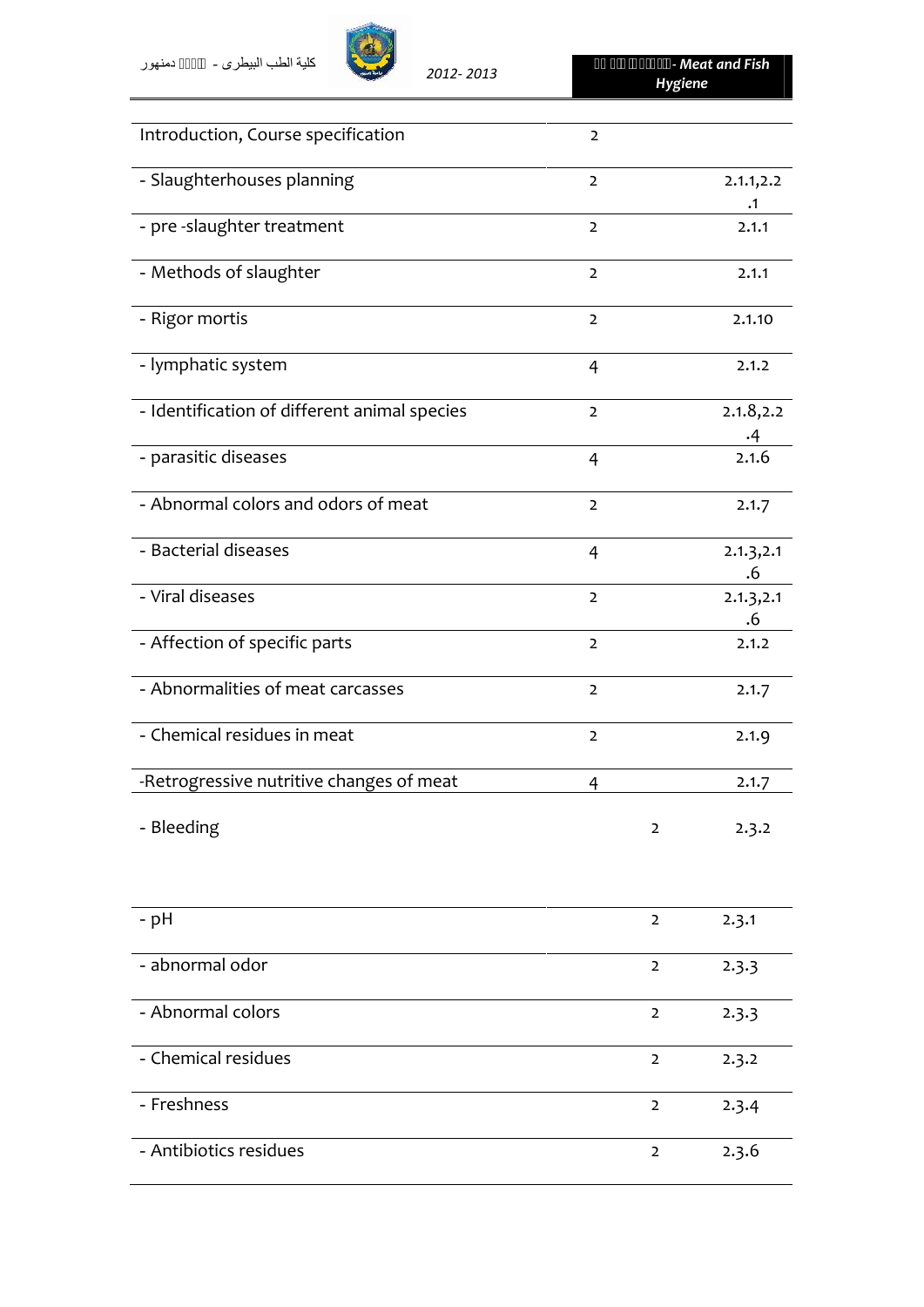| دمنهور | كلية الطب البيطر ي -          | 2012-2013 | Hygiene        | - Meat and Fish |
|--------|-------------------------------|-----------|----------------|-----------------|
|        |                               |           |                |                 |
|        | - Bacteriological examination |           | $\overline{2}$ | 2.3.2,2.        |
|        |                               |           |                | 3.3             |
|        | - Affection of specific parts |           | $\overline{2}$ | 2.3.7           |
|        | - Anatomical variations       |           | $\overline{2}$ | 2.3.4           |
|        | - Abattoir visit              |           | 8              | 2.3.4           |
|        | - Poultry abattoir visit      |           | 5              | 2.3.1           |

| - Poultry abattoir visit  | 2.3.1 |  |
|---------------------------|-------|--|
| - Processing plants visit | 2.3.7 |  |
| - Student Activities      |       |  |
| <b>I-Seminars</b>         | 2.4.1 |  |
| Y-Short assay             | 2.4.2 |  |
| <u>ሾ</u> - Posters        | 2.4.4 |  |

| - Microbiology of meat and meat products                         | 4 |                | 2.1.3                   |
|------------------------------------------------------------------|---|----------------|-------------------------|
| - preservation of meat                                           | 6 |                | 2.1.4, 2.2<br>$\cdot$ 5 |
| poultry and poultry diseases                                     | 6 |                | 2.1.5, 2.1<br>.8        |
| - Fish and fish spoilage                                         | 6 |                | 2.1.5                   |
| Meat offal's                                                     | 6 |                | 2.1.8, 2.2<br>.4        |
| Meat spoilage                                                    | 5 |                | 2.1.4, 2.2<br>$\cdot$ 3 |
| Rabbit diseases                                                  | 4 |                | 2.1.5                   |
|                                                                  |   |                |                         |
| - Examination of canned food                                     |   | 6              | 2.3.1                   |
| - Examination of minced meat                                     |   | $\overline{4}$ | 2.3.7                   |
| - Examination of meat products (pasterami,<br>luncheon, sausage) |   | 5              | 2.3.7, 2.3<br>$\cdot$ 1 |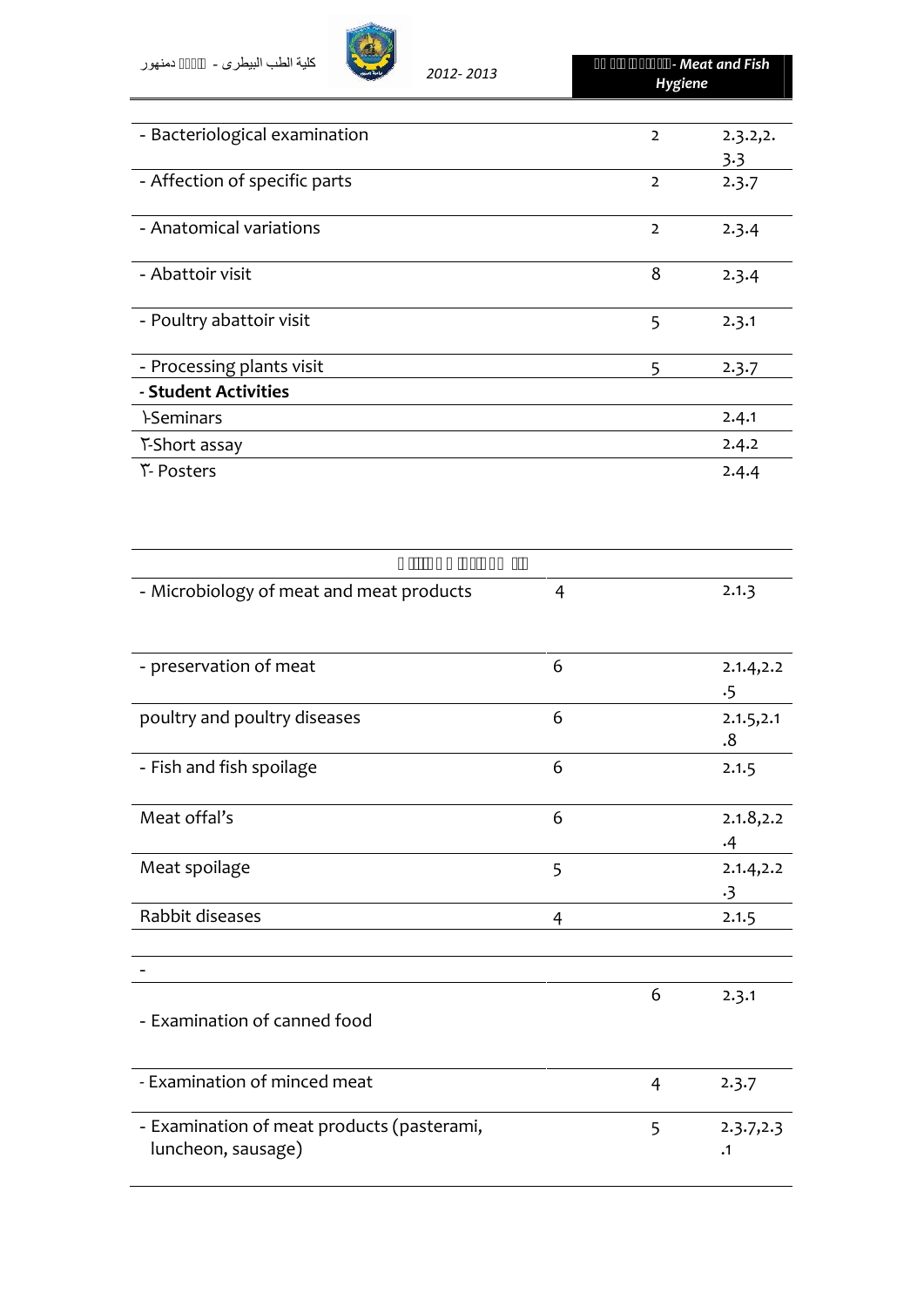| كلية الطب البيطر ي -<br>دمنهور<br>2012-2013                      | Hygiene | - Meat and Fish  |
|------------------------------------------------------------------|---------|------------------|
|                                                                  |         |                  |
| - Anatomical variations of organs of different<br>animal species | 4       | 2.3.3, 2.3<br>.4 |
| - Technology of meat products and meat by-<br>products           | 4       | 2.3.7            |
| - Abattoir visit                                                 | 6       | 2.3.4            |
| - Poultry abattoir visit                                         | 4       | 2.3.1            |
| - Processing plants visit                                        | 4       | 2.3.7            |
| - Student Activities                                             |         |                  |
| <b>LSeminars</b>                                                 |         | 7.4.1            |

١-Seminars 2.4.1 T-Short assay 2.4.2 ٣- Posters 2.4.4

| Total 150                 | 75<br>75                                                            |
|---------------------------|---------------------------------------------------------------------|
|                           |                                                                     |
| 4-أساليب التعليم و التعلم |                                                                     |
|                           | - محاضرات نظرية باستخدام الداتا شو وافلام الفيديو                   |
|                           | - الدروس العملية على لحوم الاسماك و الدواجن وعرض شرائح الكترونية    |
|                           | - زيارات ميدانية لمجازر الدواجن وحيوانات الذبيح ومصانع تصنيع اللحوم |
|                           | ۔ انشطة تعليم ذاتبي                                                 |
|                           | - 1- بحوث علمية من شبكة الانترنت والمكتبة                           |
|                           | $-2 -$                                                              |
|                           | - 3- عمل لوحات استر شادية                                           |

## **-5 أسالیب التعلیم و التعلم ذوى القدرات المحدودة**

- تفعیل الریادة العلمیة لإعلان عن الساعات المكتبیة لأعضاء ھیئة التدریس
	- مراجعة ملخصة لما تم دراستة مع متابعة مستمرة للطلاب جلسات إضافیة مع الطلاب لتوضیح النقاط الصعبة وتذلیلھا
		-
	- العصف الذھنى اثناء المحاضرات النظریة و الدروس العملیة

**-6 تقویم الطلاب**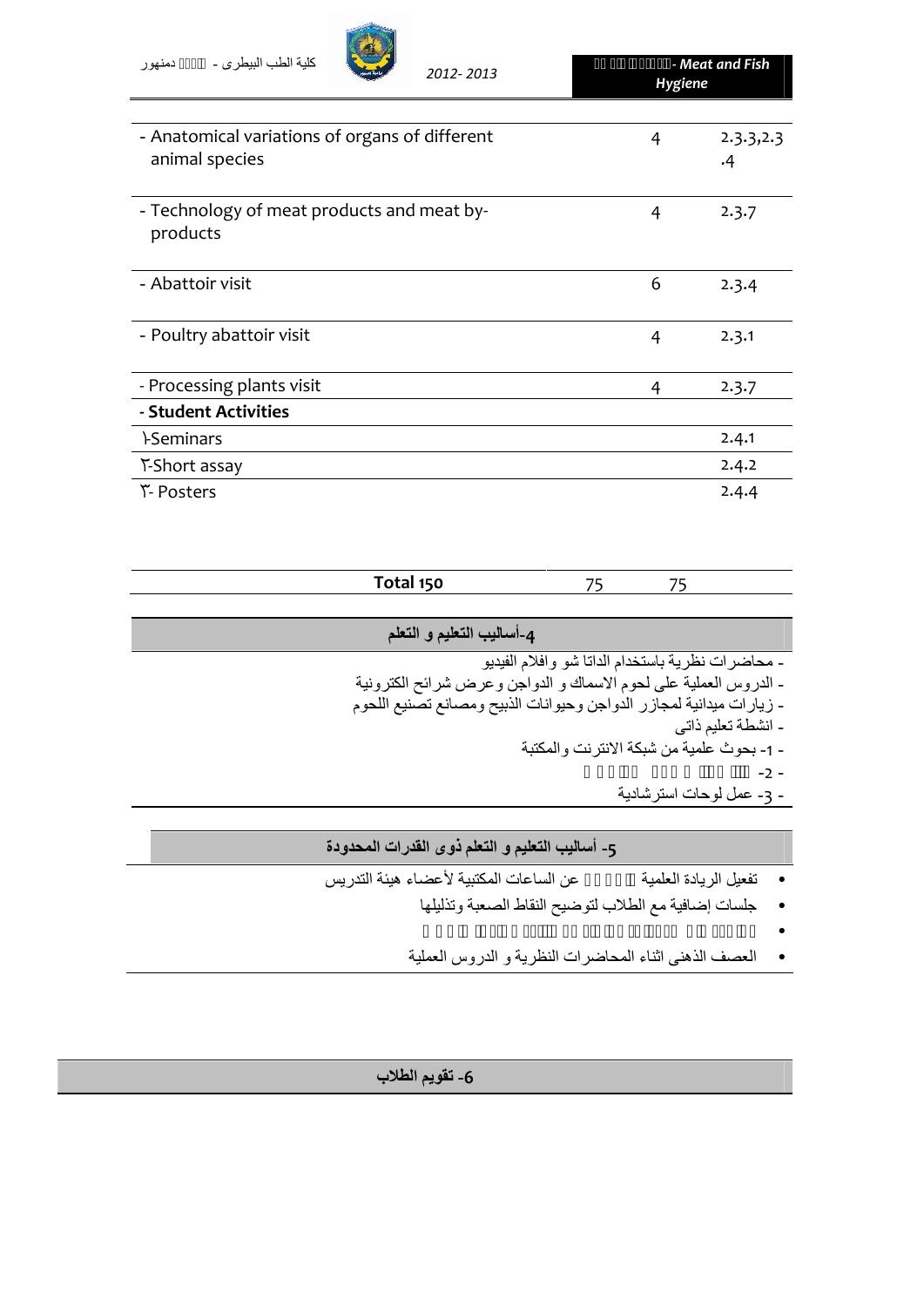#### **-1 6الأسالیب المستخدمة**

| أساليب  |                                   | المستهدف من تدريس المقرر |                     |               |
|---------|-----------------------------------|--------------------------|---------------------|---------------|
| التقويم | معرفة وفهم                        | مهارات ذهنية             | مهارات عملية        | مهارات عامة   |
| لعندات  | 2.2.1, 2.1.2, 2.1.3, 2.1.4, 2.1.5 | 2.2.1, 2.2. 2, 2.2. 3,   |                     |               |
| ية      | 2.1.6, 2.1.7, 2.1.8, 2.1.9        | 2.2.4, 2.2.5             |                     |               |
| امئحات  |                                   |                          | 2.3.1, 2.3.2.       | 2.4.3         |
| ية      |                                   |                          | 2.3.3, 2.3.4,       |               |
|         |                                   |                          | 2.3.5, 2.3.6, 2.3.7 |               |
| شفهية   | 2.1.1, 2.1.3                      | 2.2.6                    |                     |               |
|         |                                   |                          |                     | 2.4.1, 2.4.2, |
| طلاببة  |                                   |                          |                     | 2.4.3, 2.4.4  |
|         |                                   |                          |                     |               |

#### ا**لامتحانات النظرية** تتم تتم من خلال القصيرة الت

**الامتحانات العملیة** من خلال تحلیل عینة وكتابة تقریر عنھا وعینة اخرى تم تحلیلھا من قبل الاساتذة ویجرى التعرف علیھا وكذلك التعرف على عينات اللحوم والدواجن و الدواجن و الدواجن و الدواجن و الدواجن و

**الامتحانات الشفھیة** من خلال لجان شقھیة 2 ممتحن على الاقل لكل طالب

**الانشطة الطلابیة** تقیم من خلال حلقات النقاش –عروض تقدیمیة-لوحات علمیة استرشادیة

|                                                                  |                          | دورية                               |
|------------------------------------------------------------------|--------------------------|-------------------------------------|
|                                                                  |                          | - إمتحان نظر ي نهاية الفصل الدر اسي |
|                                                                  |                          | - إمتحان عملي نهاية الفصل الدر اسي  |
| -في نهاية الفصل الدر اسي عقب الامتحانات النظرية                  |                          | - إمتحان شفوى نهاية الفصل الدراسي   |
|                                                                  | 3-6توزيع الدرجات         |                                     |
| (% )<br>(% )                                                     |                          |                                     |
| 16                                                               | 8                        |                                     |
| 4                                                                | $\overline{2}$           | - الا نشطة الطلابية                 |
| 50                                                               | 25                       | - إمتحان نظرى نهاية الفصل الدراسي   |
| 20                                                               | 10                       | - إمتحان عملي نهاية الفصل الدر اسي  |
| 10                                                               | 5                        | - إمتحان شفوى نهاية الفصل الدر اسى  |
| 100                                                              | 50                       |                                     |
|                                                                  | الكتب الدراسية و المراجع | $-7$                                |
|                                                                  |                          |                                     |
|                                                                  | $7 - 1$                  |                                     |
| Synopsis of meat hygiene note by staff members of the department |                          |                                     |
|                                                                  | $-7-2$                   |                                     |